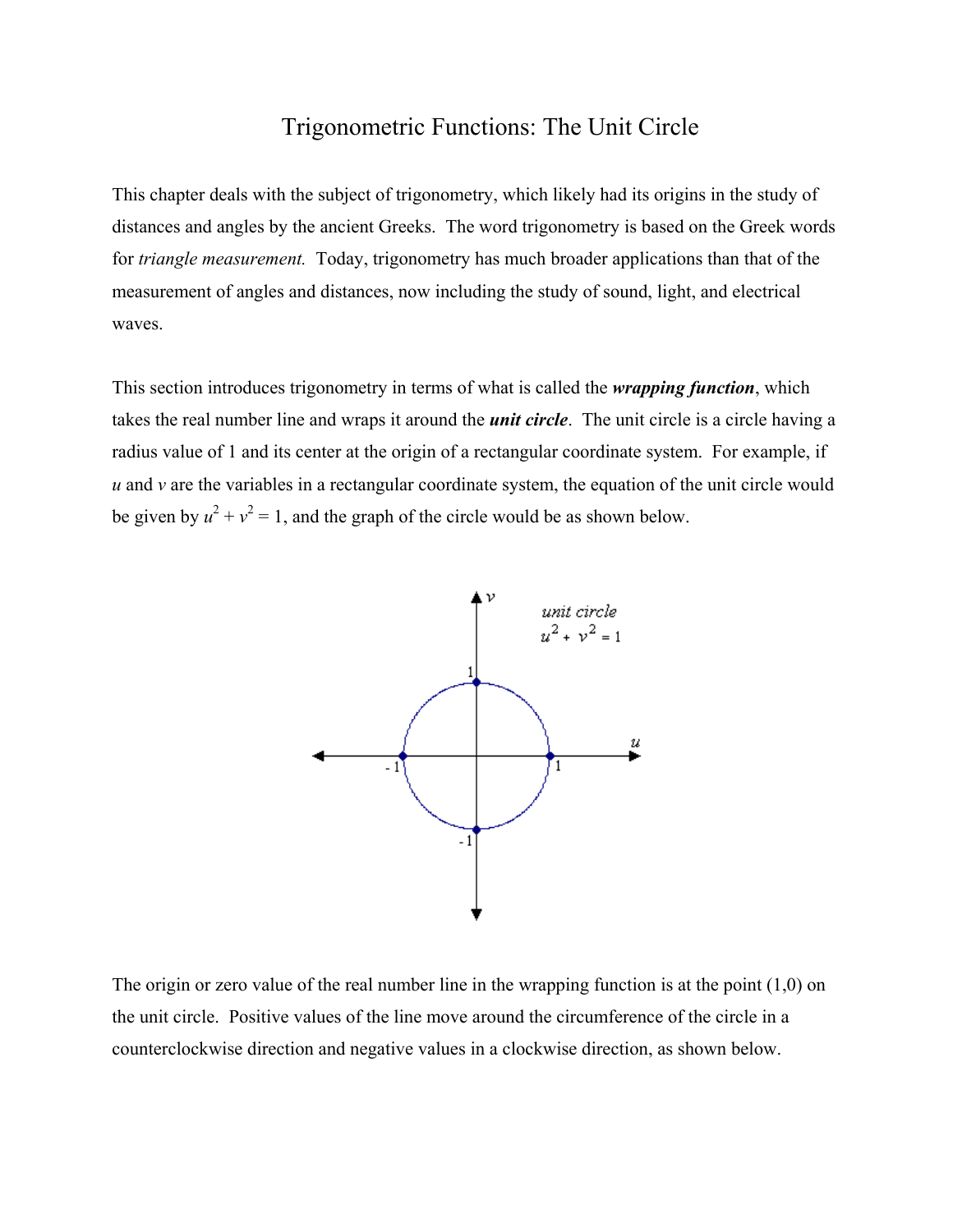

We would like to associate any point on the real number line with a corresponding point on the unit circle, called a *circular point*. We know that the circumference of a circle is equal to the diameter of the circle times  $\pi$ , or  $2r\pi$ , where *r* is the radius of the circle. For the unit circle,  $r = 1$ , so the circumference of the circle is equal to  $2\pi$ .

To find specific values on the unit circle, we can divide the circle into quadrants and then further subdivide the quadrants into lesser segments. For example, in the figure below, look at the first quadrant going in a positive (counterclockwise) direction from the origin of the circle. The point  $(0,1)$  is one quarter of the distance around the circle, so its value on the associated number line is equal to  $2\pi$  divided by 4, or  $\pi/2$ . Moving quadrant by quadrant around the circle in a positive direction, we can see that the value of the line at point (-1,0) is equal to  $\pi$  and at point (0,-1) is equal to  $3\pi/2$ . If we continue on in a positive direction back around to the origin, point (1,0), the line's value is now  $2\pi$ . We could continue going around the unit circle in a positive direction any number of times, after each quadrant adding  $\pi/2$  to the value of the number line.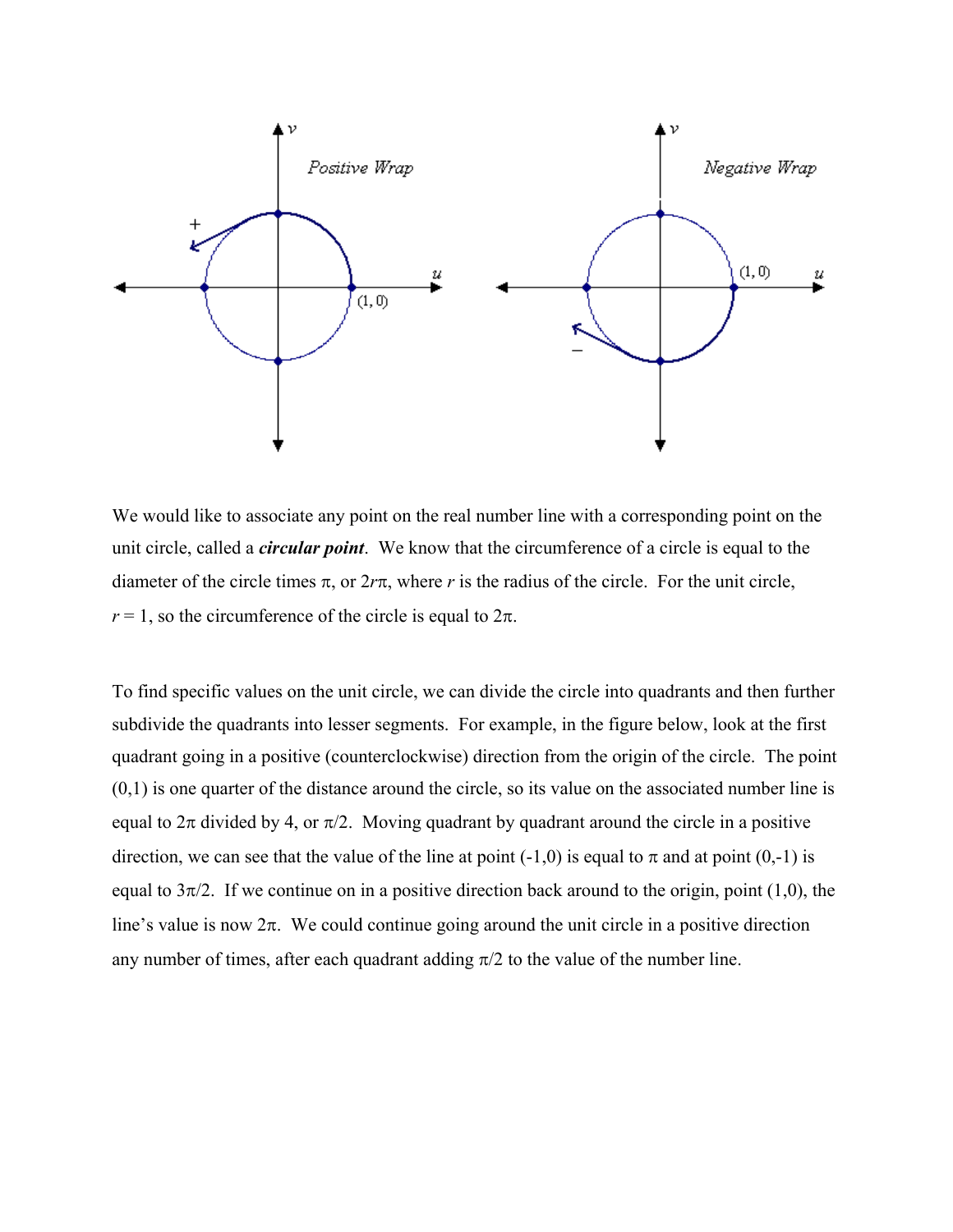

Moving in a negative (clockwise) direction around the circle from the origin, the process is simply reversed, as shown below. The values on the associated number line are all negative, and as each quadrant is passed, the value becomes more negative by an amount equal to  $\pi/2$ . For example, moving in a negative direction, the value of the number line at the point (0,1) would be equal to  $-3\pi/2$ .

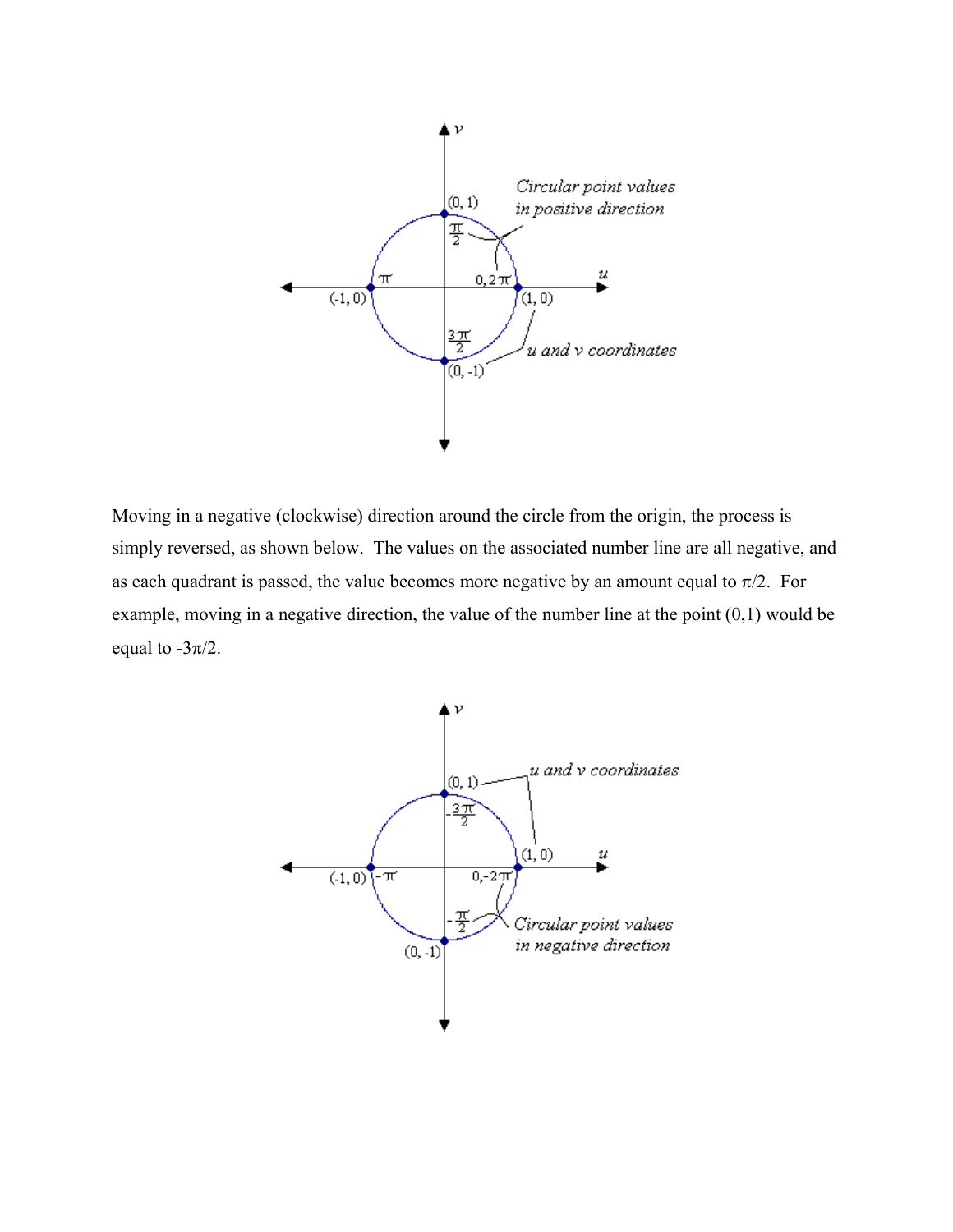Now concentrating on just the first quadrant in a positive direction from the origin of the unit circle, there are several specific points of interest. If we go halfway around the first quadrant to point  $(a,b)$  as shown below, the value of the number line at this point would be  $\pi/2$  divided by 2, or  $\pi/4$ . The coordinates of this point on the unit circle are not obvious, but we can derive them fairly easily. First, we know the equation of the unit circle is  $u^2 + v^2 = 1$ . We also can see that the equation of the straight line that passes through this point and the center of the circle is  $v = u$ , since the line is symmetric with respect to the axes. The point  $(a,b)$  lies on both the straight line and the circle, so it must satisfy both equations. Since  $v = u$  at this point, we can substitute *u* for *v* in the unit circle equation and obtain

$$
u2 + v2 = 1
$$
  
\n
$$
u2 + u2 = 1
$$
  
\n
$$
2u2 = 1
$$
  
\n
$$
u2 = \frac{1}{2}
$$
  
\n
$$
u = \pm \sqrt{\frac{1}{2}}
$$
  
\n
$$
u = \pm \frac{1}{\sqrt{2}}
$$

Since we are in the first quadrant of the circle, both *u* and *v* must be positive and  $v = u$ , so

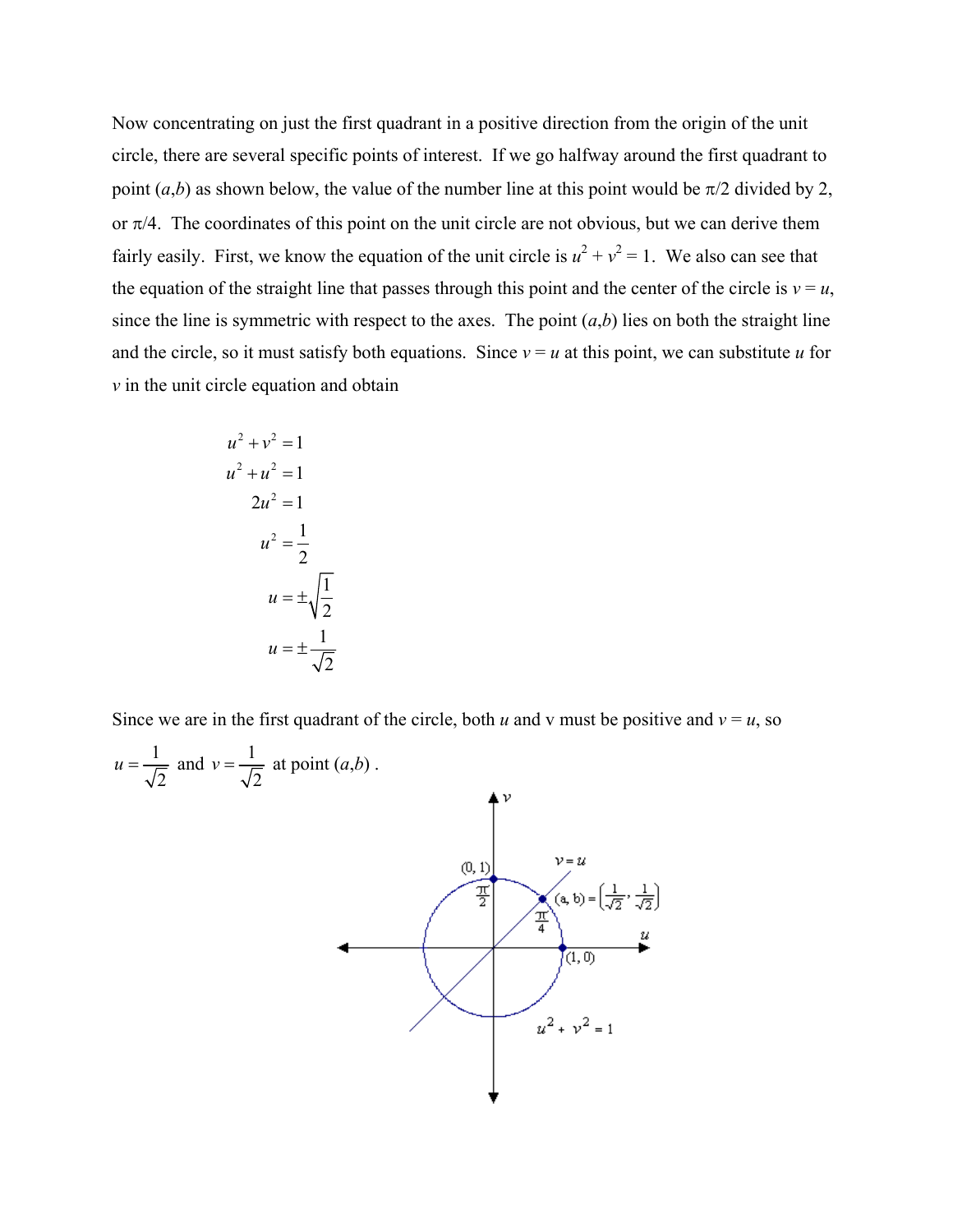Using symmetry with respect to the axes and the origin, we can easily find the coordinates of any point located halfway around each quadrant, as shown below.



Looking at the first quadrant again, besides the point located halfway around, we can derive the coordinates of points located one-third and two-thirds of the way around the quadrant. These points have values on the number line of  $\pi/6$  and  $\pi/3$ , respectively, as shown below. Using the Pythagorean Theorem for right triangles and symmetry with respect to the axes, it is possible to derive the coordinates for these points. After the calculation, the results are:

For the point 
$$
(a,b)
$$
 having the value  $\frac{\pi}{6}$ ,  $u = \frac{\sqrt{3}}{2}$  and  $v = \frac{1}{2}$ .  
For the point  $(a,b)$  having the value  $\frac{\pi}{3}$ ,  $u = \frac{1}{2}$  and  $v = \frac{\sqrt{3}}{2}$ .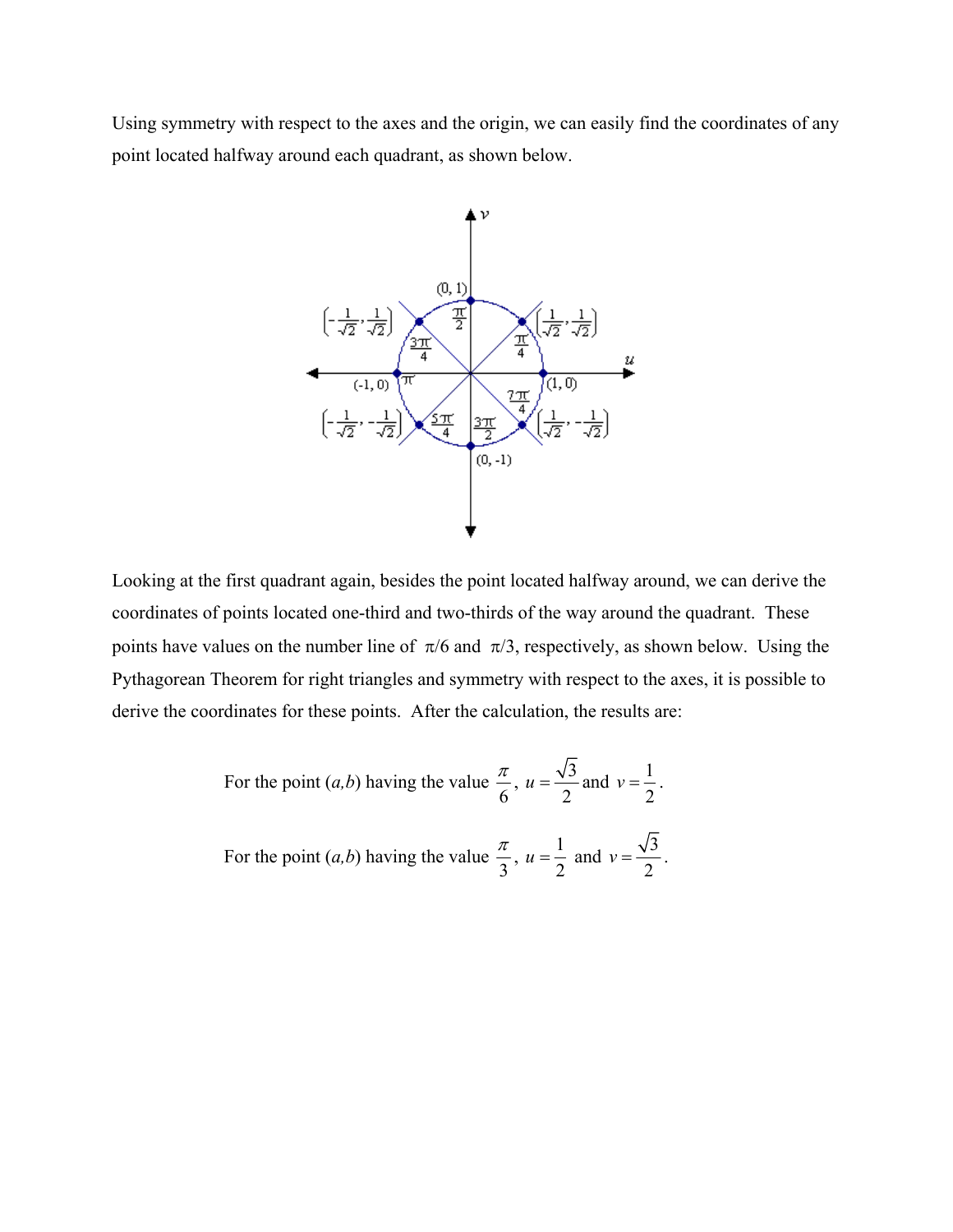

It is useful to memorize the coordinates  $u$  and  $v$  at the points on the first quadrant of the unit circle having the values  $\pi/6$ ,  $\pi/4$ , and  $\pi/3$ . Using symmetry, it is then easy to find the coordinates of corresponding points on any of the quadrants, as shown below.

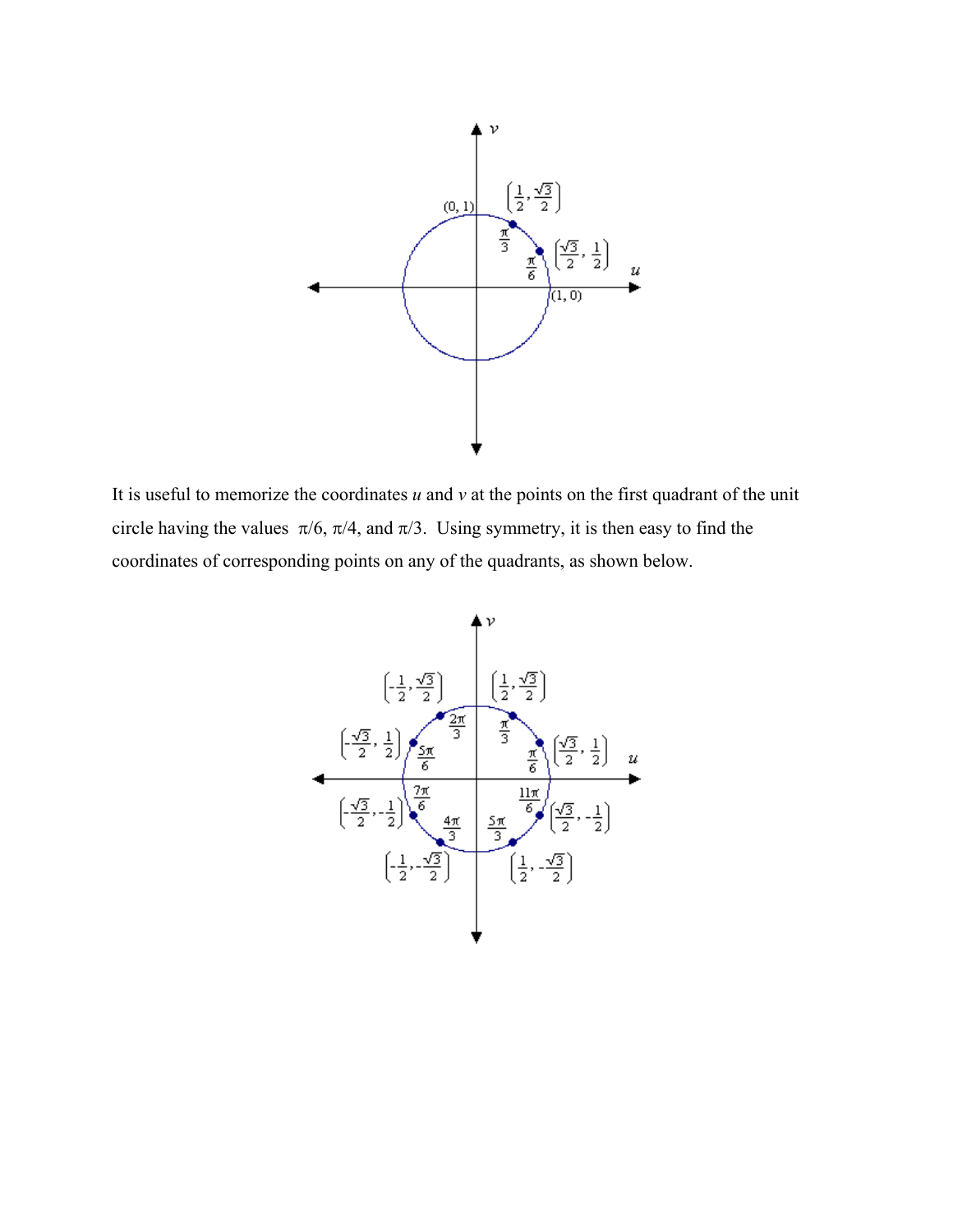**Example 1**: Find the coordinates of the circular point *W* having a value of  $\frac{11}{2}$ 6  $\frac{\pi}{\pi}$  .

## **Solution**:

The point  $W\left(\frac{11}{2}\right)$  $\left(\frac{11\pi}{6}\right)$ lies in the fourth quadrant since its value is between  $\frac{3\pi}{2}$  $\frac{\pi}{2}$  and  $2\pi$ . Therefore, the *u* coordinate of this point will be positive and the *v* coordinate will be negative. The point in the first quadrant symmetrical to this point with respect to the horizontal axis is  $\frac{\pi}{6}$ , and as already discussed, this point has coordinates of  $\left(\frac{\sqrt{3}}{2}, \frac{1}{2}\right)$  $(2 2)$ .



We need only to change the *v* coordinate to a negative number. The coordinates

of the circular point 
$$
W\left(\frac{11\pi}{6}\right)
$$
 are thus  $\left(\frac{\sqrt{3}}{2}, -\frac{1}{2}\right)$ .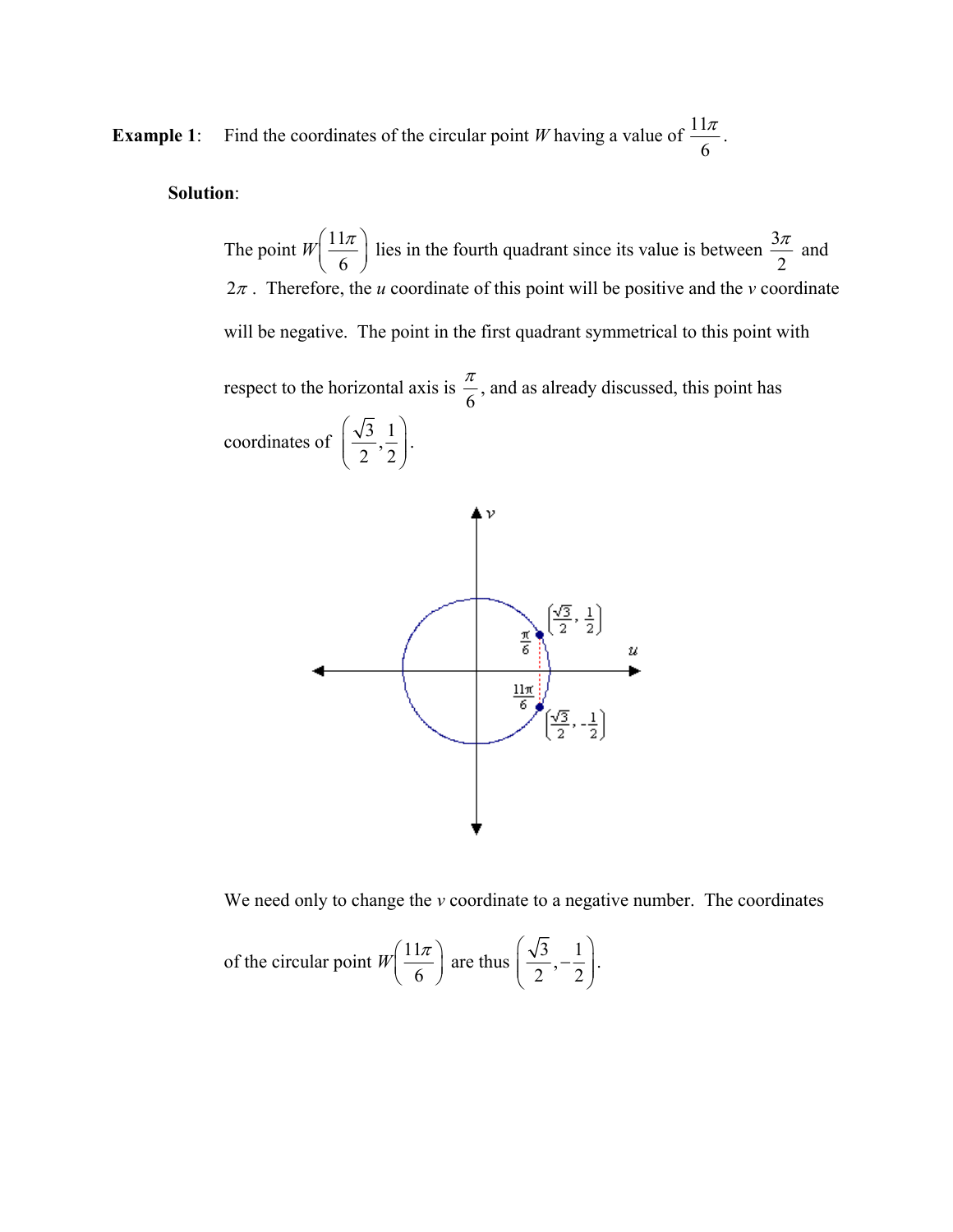We will now continue with the concept of the wrapping function  $W(x)$ , in which a real number *x* is associated with a pair of coordinates on the unit circle, and introduce the six primary trigonometric functions, which are also called **circular functions**. These six functions and their abbreviations are **sine** (sin), **cosine** (cos), **tangent** (tan), **secant** (sec), **cosecant** (csc), and **cotangent** (cot). The values of these functions for any real number *x* are denoted by sin *x*, cos *x*, etc.

Consider the unit circle as shown below, having a radius equal to 1, and with the center of the circle at the origin of a rectangular coordinate system. The circular point  $W(x)$  is associated with a pair of coordinates  $(a,b)$  on the unit circle.



The definitions of the six trigonometric (circular) functions then are:

$$
\sin x = b \qquad \cos x = a
$$
  
\n
$$
\tan x = \frac{b}{a}; \quad a \neq 0 \qquad \cot x = \frac{a}{b}; \quad b \neq 0
$$
  
\n
$$
\sec x = \frac{1}{a}; \quad a \neq 0 \qquad \qquad \csc x = \frac{1}{b}; \quad b \neq 0
$$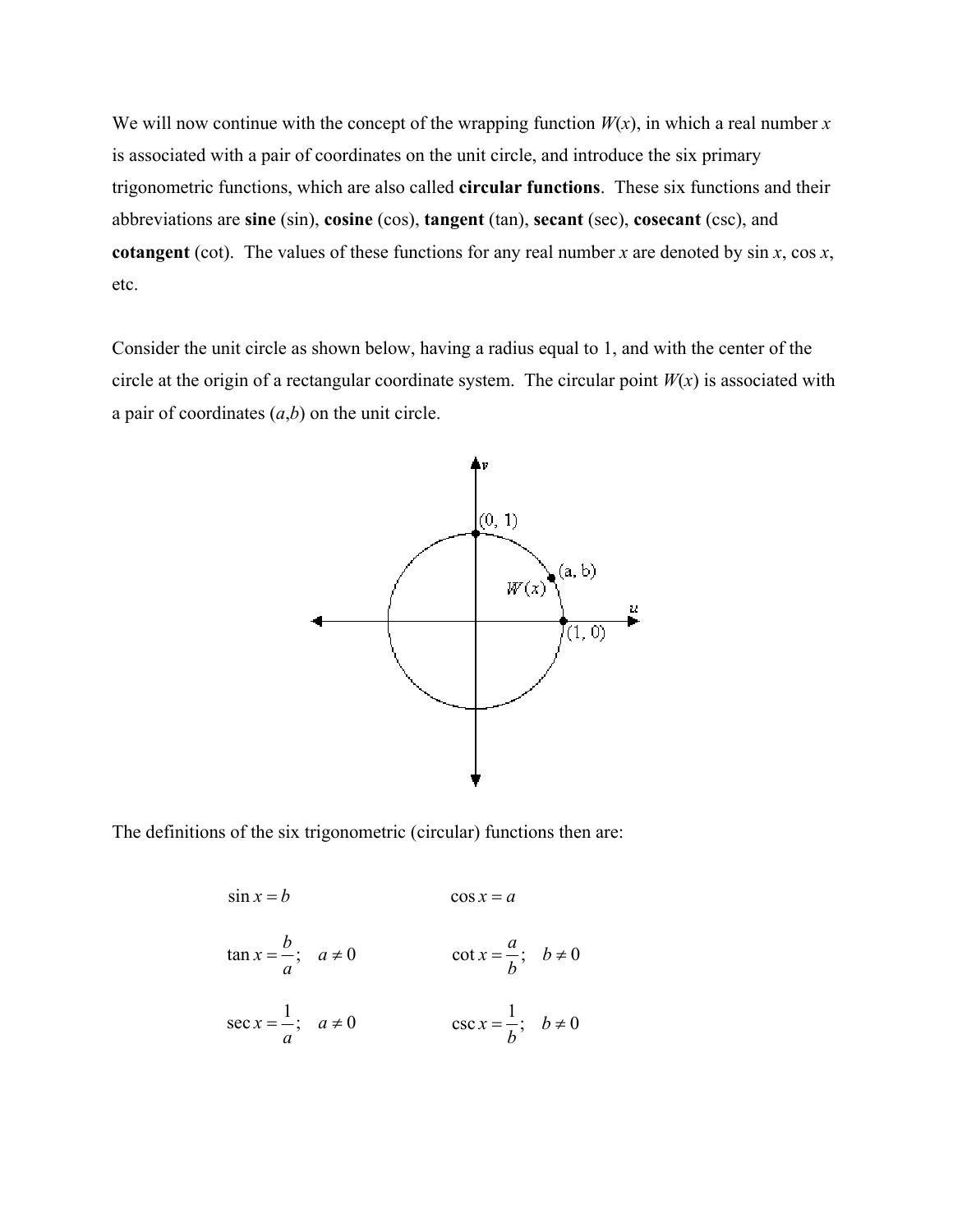It is important to note that the coordinates *a* and *b* on the unit circle will always have absolute values which are less than or equal to 1, since they can never exceed the radius of the circle which is equal to 1. The coordinates may have positive or negative values, depending on the quadrant in which they lie.

We can now make several statements about the range of values the circular functions can assume:

 $\sin x$  and  $\cos x$  each have ranges between -1 and +1, inclusive.

tan *x* and cot *x*, since they are quotients of two numbers each of which can vary in value, have ranges including all real numbers, as long as the denominator is not equal to 0, in which case the function is undefined.

sec *x* and csc *x* have absolute values which can never be less than 1, since the quotient of 1 divided by a number less than or equal to 1 is always greater than or equal to 1. Again, the denominator can not be equal to 0. The range of values then is all real numbers excluding the interval between -1 and +1.

Looking again at the six basic circular functions, we can easily derive several identities that relate the functions together:

$$
\sec x = \frac{1}{a} = \frac{1}{\cos x}
$$
\n
$$
\cos x = a = \frac{1}{\sec x}
$$
\n
$$
\csc x = \frac{1}{b} = \frac{1}{\sin x}
$$
\n
$$
\sin x = b = \frac{1}{\csc x}
$$
\n
$$
\tan x = \frac{b}{a} = \frac{\sin x}{\cos x} = \frac{1}{\cot x}
$$
\n
$$
\cot x = \frac{a}{b} = \frac{\cos x}{\sin x} = \frac{1}{\tan x}
$$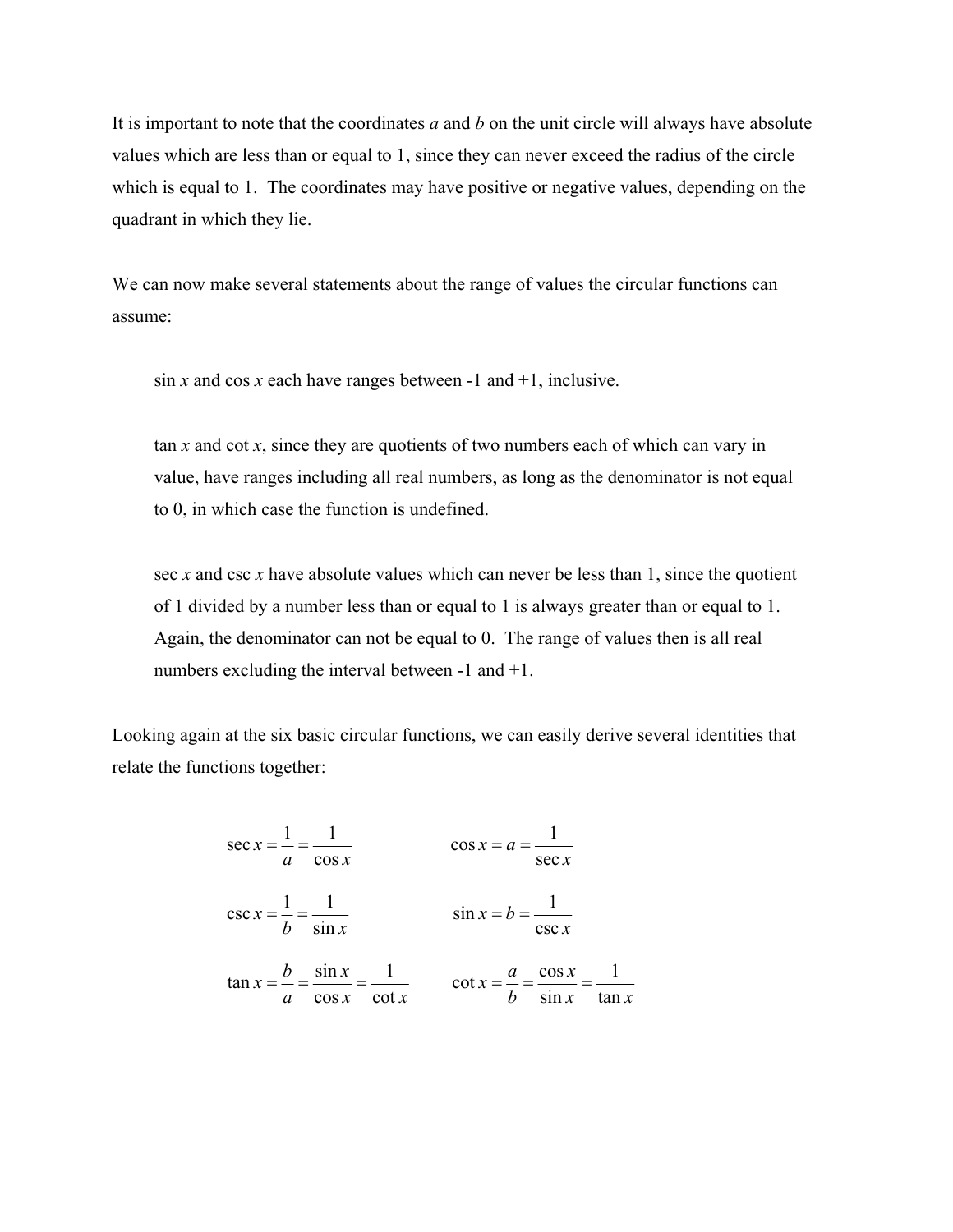If we move in a clockwise (negative) direction around the unit circle from the origin, we can easily determine several additional identities. Looking at the first and fourth quadrants, as shown below, the value of *a* is positive whether we move a distance of *x* (counterclockwise) or  $-x$ (clockwise). Since  $\cos x = a$ ,

$$
\cos(-x) = \cos x
$$

Also, for *x* in the first quadrant, the coordinate *b* is positive, while for  $-x$  in the fourth quadrant, the *b* coordinate is negative. Since  $\sin x = b$  and  $\sin (-x) = -b$ 

$$
\sin(-x) = -\sin x
$$

As previously defined,  $\tan x = \frac{b}{ } = \frac{\sin x}{ }$ cos  $x = \frac{b}{a} = \frac{\sin x}{\cos x}$ . If *x* is negative, then

$$
\tan\left(-x\right) = \frac{\sin\left(-x\right)}{\cos\left(-x\right)} = \frac{-\sin x}{\cos x} = -\frac{\sin x}{\cos x} = -\tan x
$$

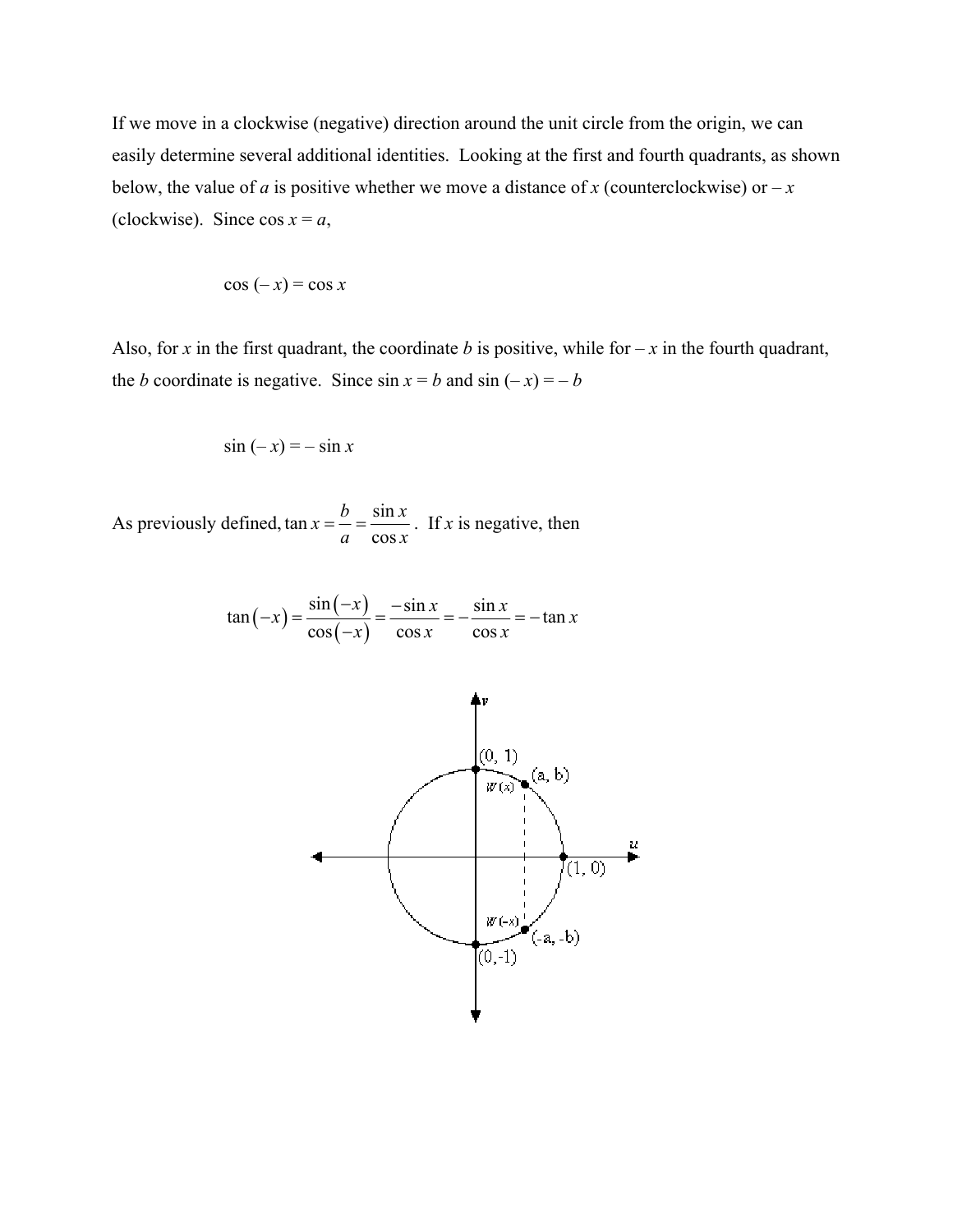Since the point  $(a,b)$  lies on the unit circle  $u^2 + v^2 = 1$ , and  $\cos x = a$  and  $\sin x = b$ ,

$$
(\cos x)^2 + (\sin x)^2 = 1
$$

 $(\cos x)^2$  and  $(\sin x)^2$  are usually written as  $\cos^2 x$  and  $\sin^2 x$ , respectively, so the above identity can be written as

$$
\sin^2 x + \cos^2 x = 1
$$

All of the above identities are known as the basic identities. It is useful to memorize these identities along with the definitions of the circular functions, since they are all frequently used in the study of trigonometry.

It is useful to memorize the exact values of the sine and cosine functions when  $x$  is equal to  $0$ ,  $\frac{\pi}{6}$ ,  $\frac{\pi}{4}$ ,  $\frac{\pi}{3}$ , and  $\frac{\pi}{2}$ . Since cos  $x = a$  and sin  $x = b$  on the unit circle, the values of the *a* and *b* coordinates derived with the wrapping function can be restated here for the sine and cosine functions.

| $\sin 0 = 0$                              | $\cos 0 = 1$                             |
|-------------------------------------------|------------------------------------------|
| $\sin\frac{\pi}{6} = \frac{1}{2}$         | $\cos\frac{\pi}{6} = \frac{\sqrt{3}}{2}$ |
| $\sin\frac{\pi}{4} = \frac{\sqrt{2}}{2}$  | $\cos\frac{\pi}{4} = \frac{\sqrt{2}}{2}$ |
| $\sin \frac{\pi}{3} = \frac{\sqrt{3}}{2}$ | $\cos\frac{\pi}{3} = \frac{1}{2}$        |
| $\sin \frac{\pi}{2} = 1$                  | $\cos\frac{\pi}{2} = 0$                  |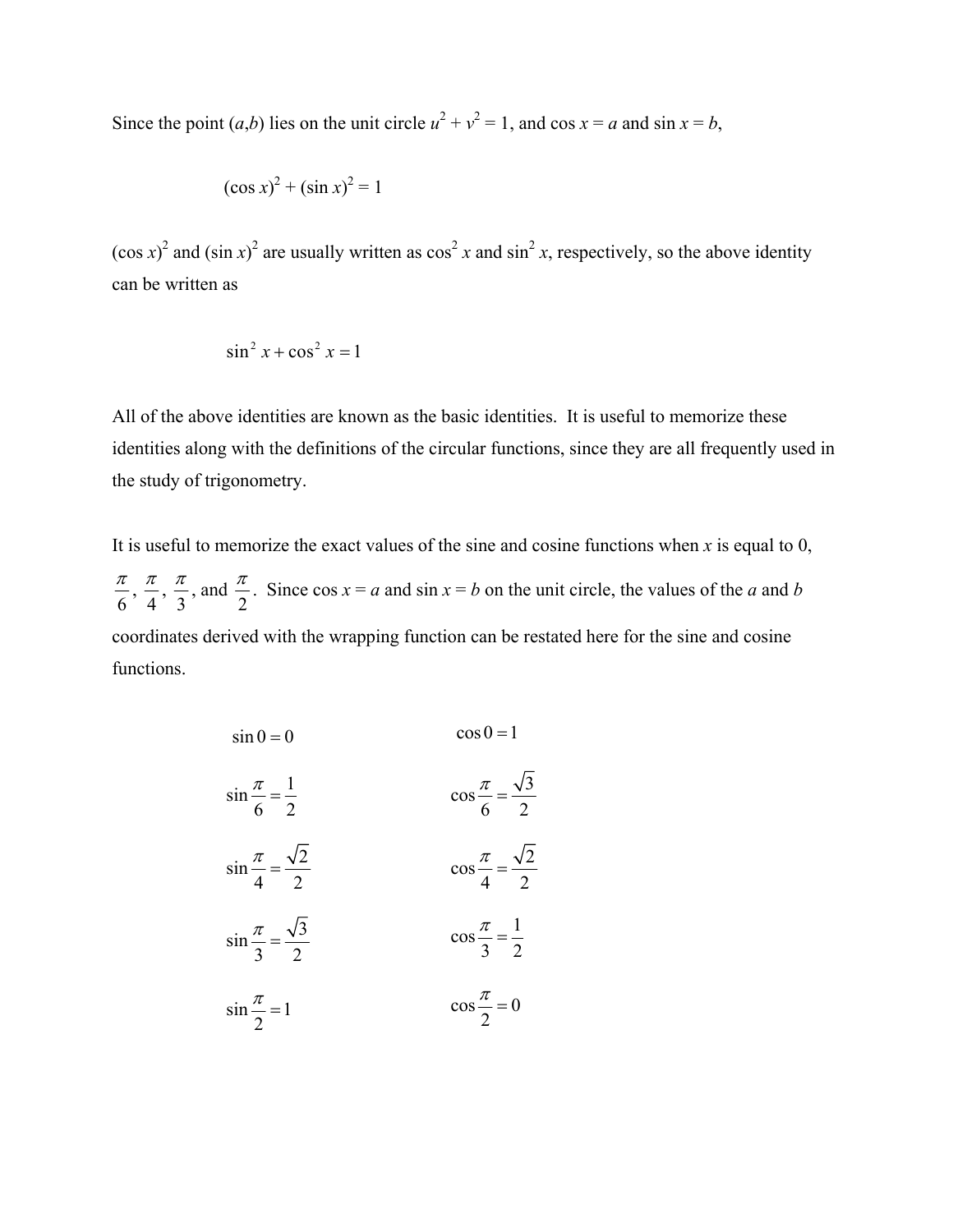The points on the first quadrant of the unit circle having these *x* values are shown below. The *a* coordinate is equal to the cosine function, and the *b* coordinate is equal to the sine function.



It is possible to easily derive the sine and cosine functions for multiples of these specific *x* values using symmetry with respect to the axes of the rectangular coordinate system, as shown below. Again, the *a* coordinate is equal to the cosine function, and the *b* coordinate is equal to the sine function.